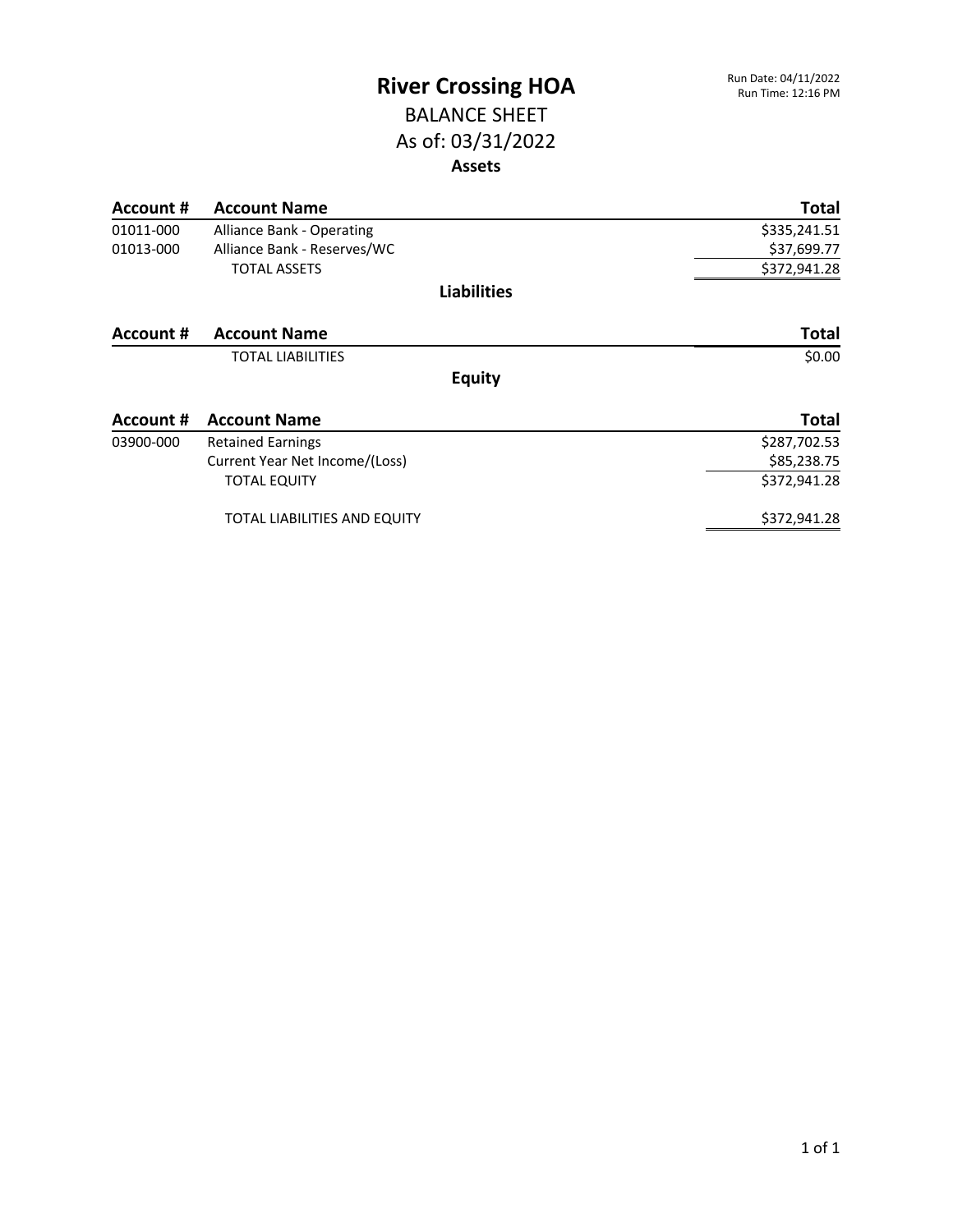### INCOME STATEMENT Start: 03/01/2022 | End: 03/31/2022

**Income**

| <b>Account</b>                  |           | Current       |                |            | <b>Year to Date</b> |           | Yearly        |
|---------------------------------|-----------|---------------|----------------|------------|---------------------|-----------|---------------|
|                                 | Actual    | <b>Budget</b> | Variance       | Actual     | <b>Budget</b>       | Variance  | <b>Budget</b> |
| 05010-000 Dues                  | 12,103.58 | 8,320.00      | 3,783.58       | 108,962.58 | 108,110.00          | 852.58    | 228,530.00    |
| 05010-100 Dues - ST             | 4,042.00  | 4,707.50      | (665.50)       | 18,548.80  | 14,122.50           | 4,426.30  | 56,490.00     |
| 05010-200 Dues -OP              | 2,740.00  | 3,450.00      | (710.00)       | 11,887.00  | 10,350.00           | 1,537.00  | 41,400.00     |
| 05010-300 Dues - TT             | 2,888.00  | 2,070.00      | 818.00         | 9,048.00   | 6,210.00            | 2,838.00  | 24,840.00     |
| 05010-400 Dues - RETC           | 2,863.00  | 2,185.00      | 678.00         | 7,789.00   | 6,095.00            | 1,694.00  | 30,090.00     |
| 05012-000 Dues - Builder        | 756.00    | 0.00          | 756.00         | 1,008.00   | 1,260.00            | (252.00)  | 5,292.00      |
| 05012-400 Dues - Builder - RETC | 690.00    | 690.00        | 0.00           | 690.00     | 1,380.00            | (690.00)  | 3,450.00      |
| 05014-000 Transfer Fee          | 400.00    | 0.00          | 400.00         | 450.00     | 0.00                | 450.00    | 0.00          |
| 05020-000 Late Charges          | 122.78    | 500.00        | (377.22)       | 635.84     | 650.00              | (14.16)   | 3,550.00      |
| 05021-000 Late Interest         | 6.39      | 10.00         | (3.61)         | 48.47      | 30.00               | 18.47     | 270.00        |
| 05032-000 Lien Income           | 0.00      | 0.00          | 0.00           | 131.65     | 0.00                | 131.65    | 400.00        |
| 05045-000 Initiation Fees       | 100.00    | 0.00          | 100.00         | (150.00)   | 0.00                | (150.00)  | 0.00          |
| 05045-900 Initiation Fees -     | 0.00      | 0.00          | 0.00           | 300.00     | 350.00              | (50.00)   | 1,000.00      |
| <b>Capital Reserves</b>         |           |               |                |            |                     |           |               |
| 05050-000 Interest Income       | 6.86      | 0.00          | 6.86           | 17.42      | 0.00                | 17.42     | 0.00          |
| 05050-900 Interest Income -     | 3.21      | 4.50          | (1.29)         | 9.27       | 4.50                | 4.77      | 18.00         |
| Capital Reserves                |           |               |                |            |                     |           |               |
| 05100-000 Misc. Income          | 20.00     | 0.00          | 20.00          | 20.00      | 0.00                | 20.00     | 0.00          |
| Total                           | 26,741.82 | 21,937.00     | 4,804.82       | 159,396.03 | 148,562.00          | 10,834.03 | 395,330.00    |
|                                 |           |               | <b>Expense</b> |            |                     |           |               |

**Account Current Year to Date Yearly Actual Budget Variance Actual Budget Variance Budget** 06120-000 Community Events 0.00 0.00 0.00 0.00 0.00 0.00 8,500.00 06135-000 Board & Annual Meetings 0.00 0.00 0.00 0.00 0.00 0.00 100.00 06305-000 Accounting 0.00 195.00 195.00 195.00 195.00 0.00 195.00 06308-000 Lien Filing Fee  $\begin{array}{cccc} 0.00 & 400.00 & 400.00 & 400.00 & 400.00 & 0.00 & 0.00 \end{array}$ 06310-000 Insurance Expense 0.00 0.00 0.00 47.00 0.00 (47.00) 850.00 06330-000 Bank Charges 40.13 0.00 (40.13) 92.85 40.00 (52.85) 40.00 06415-000 Electricity & Gas 2,860.71 2,600.00 (260.71) 8,107.91 7,600.00 (507.91) 31,200.00 06415-100 Electricity & Gas - ST  $181.92$   $185.00$   $3.08$   $545.87$   $555.00$   $9.13$   $2,220.00$ 06415-300 Electricity & Gas - TT 42.14 46.00 3.86 126.57 138.00 11.43 552.00 06415-400 Electricity & Gas - RETC 0.00 30.00 30.00 0.00 90.00 90.00 360.00 06420-000 Water 79.90 160.00 80.10 403.09 480.00 76.91 10,640.00 06420-100 Water - ST 0.00 0.00 0.00 0.00 0.00 0.00 2,700.00 06420-300 Water - TT 0.00 0.00 0.00 0.00 0.00 590.00 06420-400 Water - RETC 0.00 0.00 0.00 0.00 0.00 0.00 650.00 06615-000 Snow Removal 0.00 1,000.00 1,000.00 11,850.12 7,000.00 (4,850.12) 8,000.00 06615-100 Snow Removal - ST 0.00 1,500.00 1,500.00 7,889.84 7,500.00 (389.84) 7,500.00 06615-200 Snow Removal - OP 0.00 1,000.00 1,000.00 7,269.08 5,500.00 (1,769.08) 6,500.00 06615-300 Snow Removal - TT  $0.00$  500.00 500.00 3,953.11 3,000.00 (953.11) 3,500.00 06615-400 Snow Removal - RETC 0.00 1,000.00 1,000.00 7,330.94 5,000.00 (2,330.94) 5,000.00 06626-000 Postage 54.74 120.00 65.26 2,358.69 2,340.00 (18.69) 4,800.00 06630-000 Repairs and Maint 322.71 285.00 (37.71) 785.56 855.00 69.44 3,985.00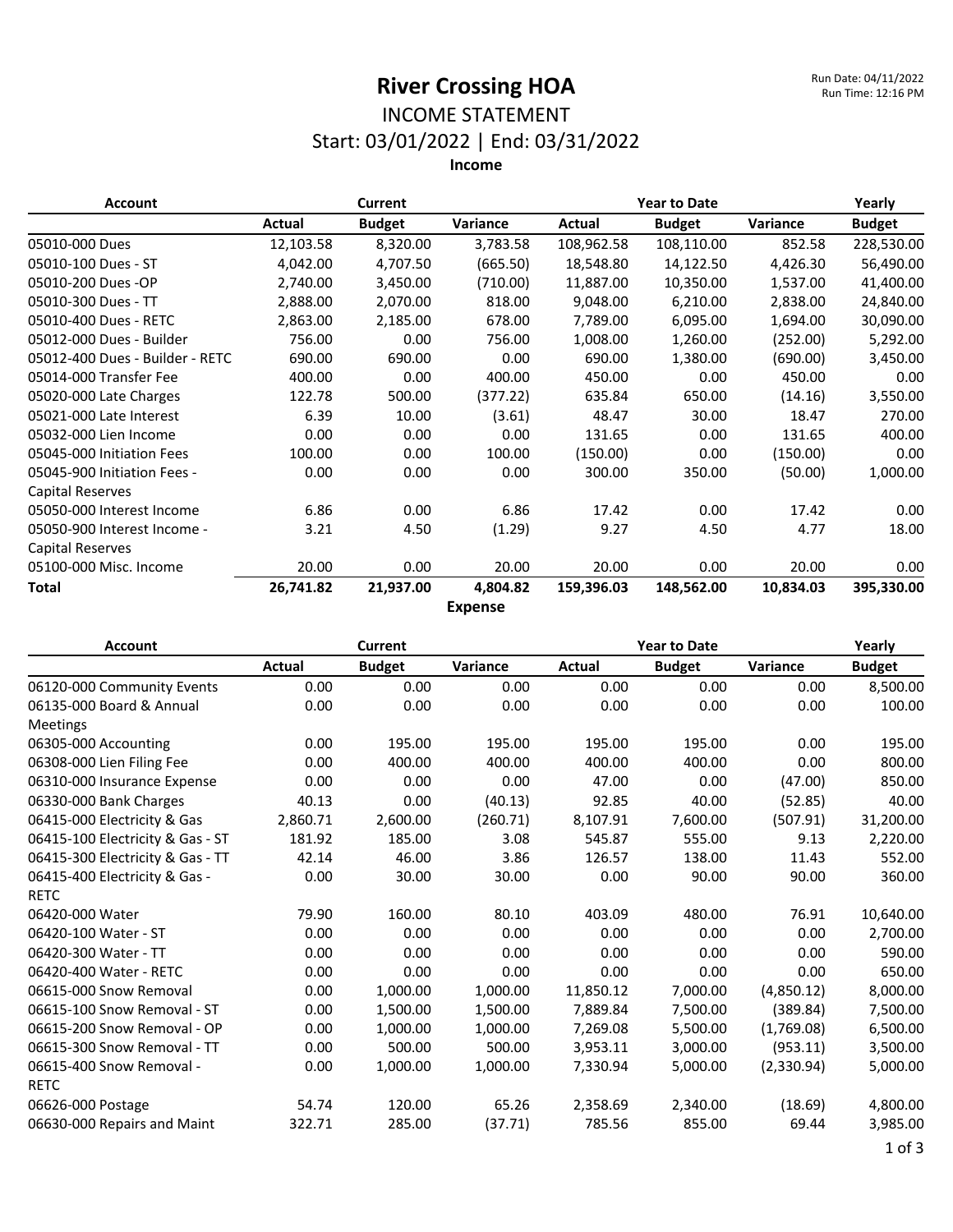| <b>Account</b>                             |               | <b>Current</b> |          |               | <b>Year to Date</b> |          | Yearly        |
|--------------------------------------------|---------------|----------------|----------|---------------|---------------------|----------|---------------|
|                                            | <b>Actual</b> | <b>Budget</b>  | Variance | <b>Actual</b> | <b>Budget</b>       | Variance | <b>Budget</b> |
| 06630-100 Repairs and Maint -<br><b>ST</b> | 0.00          | 0.00           | 0.00     | 0.00          | 0.00                | 0.00     | 250.00        |
| 06630-300 Repairs and Maint -<br>TT        | 58.22         | 0.00           | (58.22)  | 58.22         | 0.00                | (58.22)  | 0.00          |
| 06635-000 Special Projects                 | 90.00         | 450.00         | 360.00   | 146.25        | 1,350.00            | 1,203.75 | 6,900.00      |
| 06810-000 Commons Mowing                   | 0.00          | 0.00           | 0.00     | 0.00          | 0.00                | 0.00     | 74,358.00     |
| 06810-100 Commons Mowing -                 | 0.00          | 0.00           | 0.00     | 0.00          | 0.00                | 0.00     | 11,315.72     |
| ST                                         |               |                |          |               |                     |          |               |
| 06810-300 Commons Mowing -<br>TΤ           | 0.00          | 0.00           | 0.00     | 0.00          | 0.00                | 0.00     | 9,605.06      |
| 06810-400 Homes Mowing -<br><b>RETC</b>    | 0.00          | 0.00           | 0.00     | 0.00          | 0.00                | 0.00     | 16,181.36     |
| 06812-200 Homes Mowing - OP                | 0.00          | 0.00           | 0.00     | 0.00          | 0.00                | 0.00     | 16,009.92     |
| 06820-000 Commons Fertilizing              | 0.00          | 0.00           | 0.00     | 0.00          | 0.00                | 0.00     | 9,085.65      |
| 06820-100 Commons Fertilizing<br>- ST      | 0.00          | 0.00           | 0.00     | 0.00          | 0.00                | 0.00     | 1,959.00      |
| 06820-300 Commons Fertilizing<br>$-TT$     | 0.00          | 0.00           | 0.00     | 0.00          | 0.00                | 0.00     | 764.49        |
| 06820-400 Commons Fertilizing<br>- RETC    | 0.00          | 0.00           | 0.00     | 0.00          | 0.00                | 0.00     | 1,081.50      |
| 06822-200 Homes Fertilizing -<br><b>OP</b> | 0.00          | 0.00           | 0.00     | 0.00          | 0.00                | 0.00     | 2,449.47      |
| 06830-000 Commons Turf Spray               | 0.00          | 0.00           | 0.00     | 0.00          | 0.00                | 0.00     | 9,680.00      |
| 06830-100 Commons Turf Spray<br>-ST        | 0.00          | 0.00           | 0.00     | 0.00          | 0.00                | 0.00     | 1,119.00      |
| 06830-300 Commons Turf<br>Spray-TT         | 0.00          | 0.00           | 0.00     | 0.00          | 0.00                | 0.00     | 381.50        |
| 06830-400 Commons Turf<br>Spray-RETC       | 0.00          | 0.00           | 0.00     | 0.00          | 0.00                | 0.00     | 900.00        |
| 06832-200 Homes Turf Spraying<br>$-OP$     | 0.00          | 0.00           | 0.00     | 0.00          | 0.00                | 0.00     | 1,167.69      |
| 06843-000 Tree Program                     | 0.00          | 6,095.00       | 6,095.00 | 0.00          | 6,095.00            | 6,095.00 | 11,595.00     |
| 06843-100 Tree Program - ST                | 0.00          | 1,000.00       | 1,000.00 | 0.00          | 2,000.00            | 2,000.00 | 2,000.00      |
| 06843-200 Tree Program - OP                | 0.00          | 592.76         | 592.76   | 0.00          | 592.76              | 592.76   | 1,192.76      |
| 06843-300 Tree Program - TT                | 0.00          | 550.00         | 550.00   | 0.00          | 1,100.00            | 1,100.00 | 1,100.00      |
| 06843-400 Tree Program - RETC              | 392.04        | 300.00         | (92.04)  | 392.04        | 600.00              | 207.96   | 600.00        |
| 06850-000 Flowers                          | 0.00          | 0.00           | 0.00     | 0.00          | 0.00                | 0.00     | 650.00        |
| 06860-000 Sprinkler Turn<br>On/Off         | 0.00          | 0.00           | 0.00     | 0.00          | 0.00                | 0.00     | 4,492.13      |
| 06860-100 Sprinkler Turn<br>On/Off-ST      | 0.00          | 0.00           | 0.00     | 0.00          | 0.00                | 0.00     | 1,323.63      |
| 06860-200 Sprinkler Turn<br>On/Off-OP      | 0.00          | 0.00           | 0.00     | 0.00          | 0.00                | 0.00     | 1,151.62      |
| 06860-300 Sprinkler Turn<br>On/Off-TT      | 0.00          | 0.00           | 0.00     | 0.00          | 0.00                | 0.00     | 673.33        |
| 06860-400 Sprinkler Turn<br>On/Off-RETC    | 0.00          | 0.00           | 0.00     | 0.00          | 0.00                | 0.00     | 854.86        |
| 06880-000 Landscape Labor                  | 0.00          | 0.00           | 0.00     | 0.00          | 0.00                | 0.00     | 13,750.00     |
| 06880-100 Landscape Labor - ST             | 0.00          | 0.00           | 0.00     | 0.00          | 0.00                | 0.00     | 2,900.00      |
| 06880-200 Landscape Labor -<br><b>OP</b>   | 0.00          | 0.00           | 0.00     | 0.00          | 0.00                | 0.00     | 1,550.00      |
| 06880-300 Landscape Labor - TT             | 0.00          | 0.00           | 0.00     | 0.00          | 0.00                | 0.00     | 1,830.00      |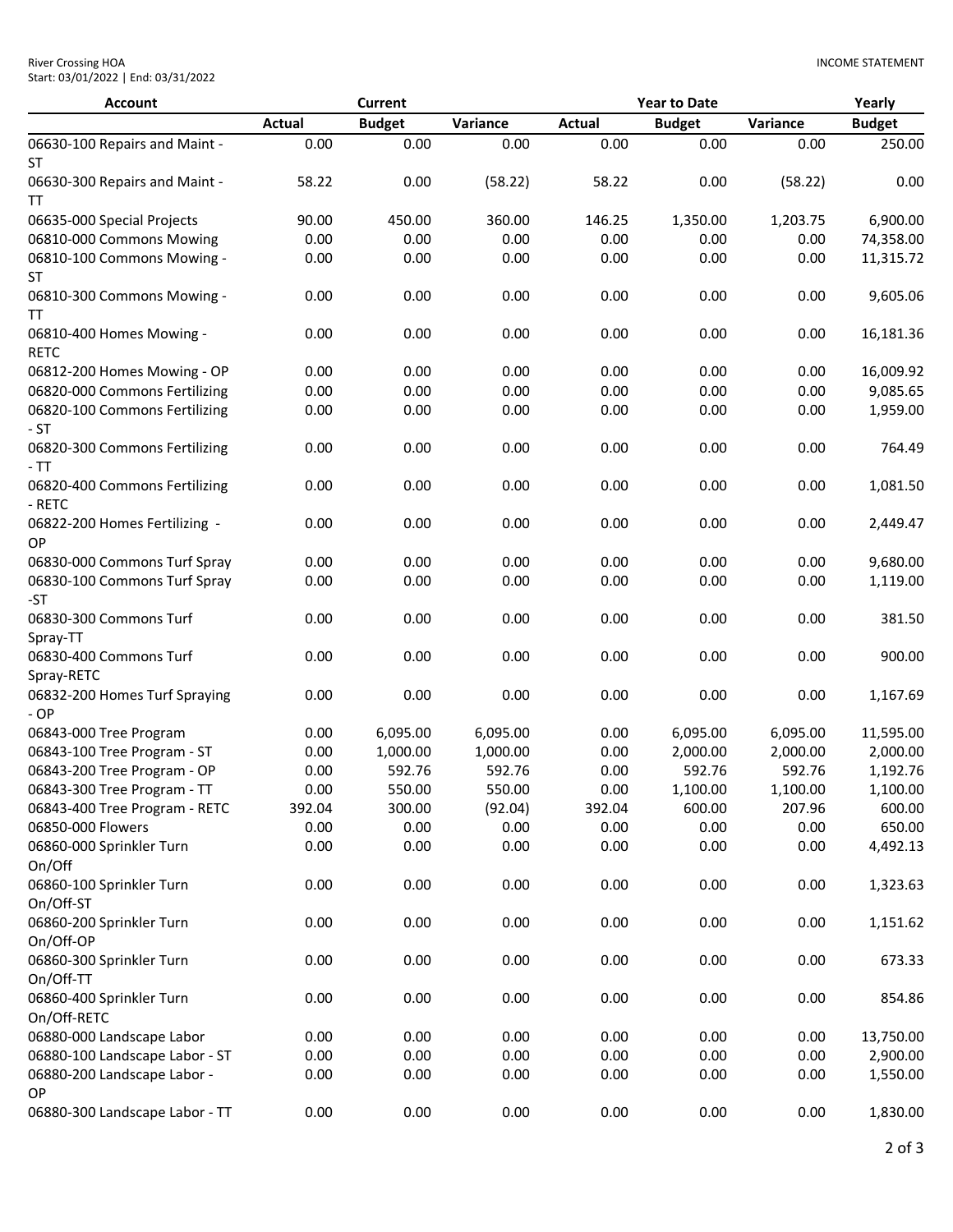| River Crossing HOA                  |  |
|-------------------------------------|--|
| Start: 03/01/2022   End: 03/31/2022 |  |

| <b>Account</b>                 |           | Current       |           |           | <b>Year to Date</b> |            | Yearly        |  |  |
|--------------------------------|-----------|---------------|-----------|-----------|---------------------|------------|---------------|--|--|
|                                | Actual    | <b>Budget</b> | Variance  | Actual    | <b>Budget</b>       | Variance   | <b>Budget</b> |  |  |
| 06880-400 Landscape Labor -    | 0.00      | 0.00          | 0.00      | 0.00      | 0.00                | 0.00       | 1,850.00      |  |  |
| <b>RETC</b>                    |           |               |           |           |                     |            |               |  |  |
| 06890-000 Misc. Landscape      | 0.00      | 0.00          | 0.00      | 2,893.48  | 0.00                | (2,893.48) | 8,015.22      |  |  |
| 06890-100 Misc. Landscape - ST | 0.00      | 0.00          | 0.00      | 3,517.47  | 0.00                | (3,517.47) | 8,433.95      |  |  |
| 06890-200 Misc. Landscape - OP | 0.00      | 0.00          | 0.00      | 0.00      | 0.00                | 0.00       | 7,470.13      |  |  |
| 06890-300 Misc. Landscape - TT | 0.00      | 0.00          | 0.00      | 885.36    | 0.00                | (885.36)   | 2,746.05      |  |  |
| 06890-400 Misc. Landscape-     | 0.00      | 0.00          | 0.00      | 735.08    | 0.00                | (735.08)   | 4,216.40      |  |  |
| <b>RETC</b>                    |           |               |           |           |                     |            |               |  |  |
| 06891-000 Swale Maintenance    | 0.00      | 0.00          | 0.00      | 0.00      | 0.00                | 0.00       | 454.00        |  |  |
| 06891-100 Swale Maintenance -  | 0.00      | 0.00          | 0.00      | 0.00      | 0.00                | 0.00       | 170.00        |  |  |
| ST                             |           |               |           |           |                     |            |               |  |  |
| 06900-000 Web Fees             | 0.00      | 0.00          | 0.00      | 0.00      | 0.00                | 0.00       | 156.82        |  |  |
| 07505-000 Management Fee       | 3,420.00  | 3,440.00      | 20.00     | 10,069.75 | 10,109.75           | 40.00      | 41,409.75     |  |  |
| 07505-100 Management Fee -     | 708.00    | 708.00        | 0.00      | 2,124.00  | 2,124.00            | 0.00       | 8,496.00      |  |  |
| ST                             |           |               |           |           |                     |            |               |  |  |
| 07505-200 Management Fee -     | 240.00    | 240.00        | 0.00      | 720.00    | 720.00              | 0.00       | 2,880.00      |  |  |
| OP                             |           |               |           |           |                     |            |               |  |  |
| 07505-300 Management Fee -     | 216.00    | 216.00        | 0.00      | 648.00    | 648.00              | 0.00       | 2,592.00      |  |  |
| TT                             |           |               |           |           |                     |            |               |  |  |
| 07505-400 Management Fee -     | 204.00    | 204.00        | 0.00      | 612.00    | 612.00              | 0.00       | 3,288.00      |  |  |
| <b>RETC</b>                    |           |               |           |           |                     |            |               |  |  |
| 07508-000 Property Taxes       | 0.00      | 0.00          | 0.00      | 0.00      | 0.00                | 0.00       | 450.00        |  |  |
| <b>Total</b>                   | 8,910.51  | 22,816.76     | 13,906.25 | 74,157.28 | 66,644.51           | (7,512.77) | 400,182.01    |  |  |
| <b>Net Income</b>              | 17.831.31 | (879.76)      | 18,711.07 | 85,238.75 | 81,917.49           | 3,321.26   | (4,852.01)    |  |  |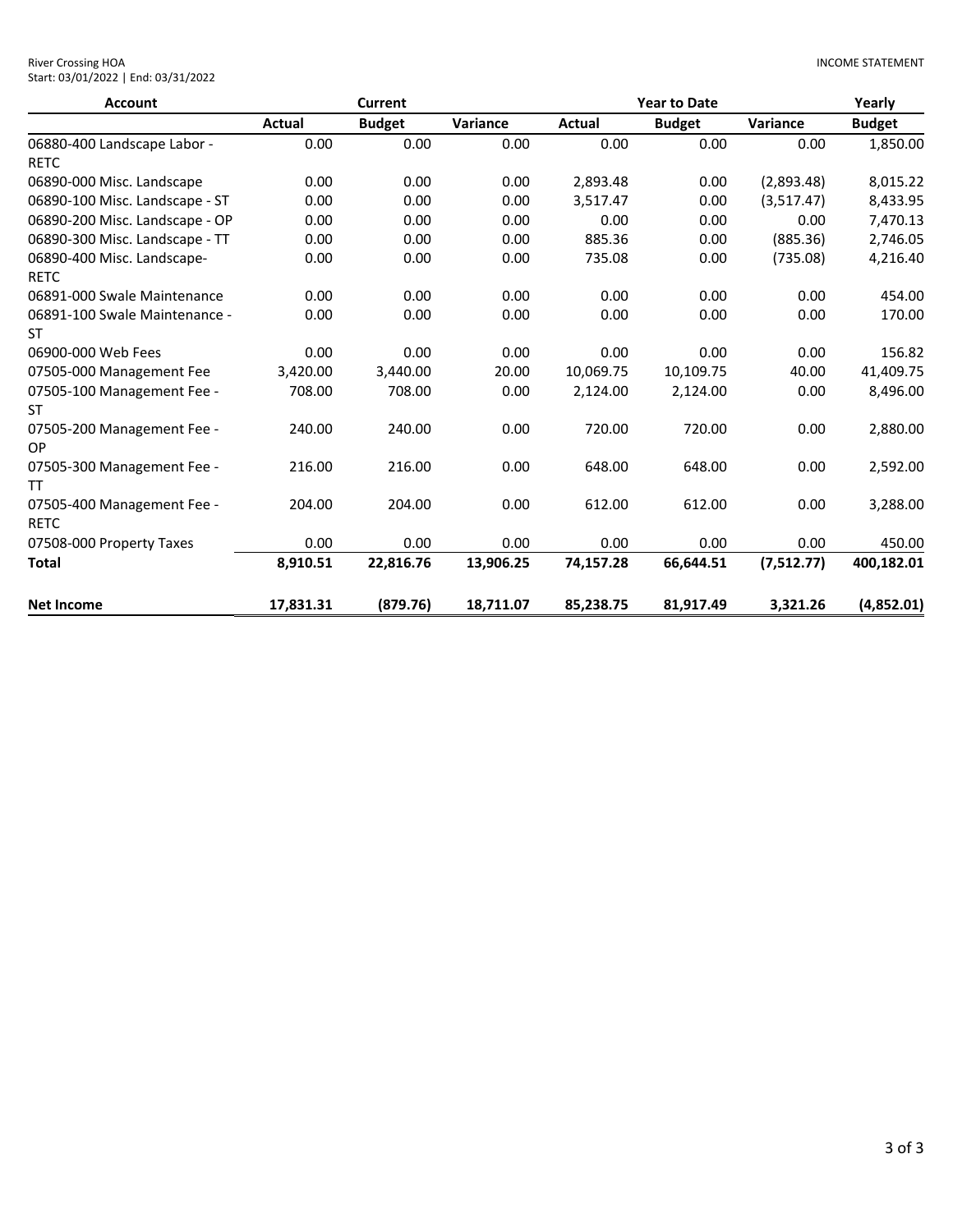# INCOME STATEMENT

Main

### Start: 03/01/2022 | End: 03/31/2022

**Income**

| <b>Account</b>            |           | <b>Current</b> |                | <b>Year to Date</b> |               |          | Yearly        |
|---------------------------|-----------|----------------|----------------|---------------------|---------------|----------|---------------|
|                           | Actual    | <b>Budget</b>  | Variance       | Actual              | <b>Budget</b> | Variance | <b>Budget</b> |
| 05010-000 Dues            | 12,103.58 | 8,320.00       | 3,783.58       | 108,962.58          | 108,110.00    | 852.58   | 228,530.00    |
| 05012-000 Dues - Builder  | 756.00    | 0.00           | 756.00         | 1,008.00            | 1,260.00      | (252.00) | 5,292.00      |
| 05014-000 Transfer Fee    | 400.00    | 0.00           | 400.00         | 450.00              | 0.00          | 450.00   | 0.00          |
| 05020-000 Late Charges    | 122.78    | 500.00         | (377.22)       | 635.84              | 650.00        | (14.16)  | 3,550.00      |
| 05021-000 Late Interest   | 6.39      | 10.00          | (3.61)         | 48.47               | 30.00         | 18.47    | 270.00        |
| 05032-000 Lien Income     | 0.00      | 0.00           | 0.00           | 131.65              | 0.00          | 131.65   | 400.00        |
| 05045-000 Initiation Fees | 100.00    | 0.00           | 100.00         | (150.00)            | 0.00          | (150.00) | 0.00          |
| 05050-000 Interest Income | 6.86      | 0.00           | 6.86           | 17.42               | 0.00          | 17.42    | 0.00          |
| 05100-000 Misc. Income    | 20.00     | 0.00           | 20.00          | 20.00               | 0.00          | 20.00    | 0.00          |
| <b>Total</b>              | 13,515.61 | 8,830.00       | 4,685.61       | 111,123.96          | 110,050.00    | 1,073.96 | 238,042.00    |
|                           |           |                | F <sub>2</sub> |                     |               |          |               |

**Expense**

| <b>Account</b>                |               | <b>Current</b> |           |               | <b>Year to Date</b> |            | Yearly        |  |  |
|-------------------------------|---------------|----------------|-----------|---------------|---------------------|------------|---------------|--|--|
|                               | <b>Actual</b> | <b>Budget</b>  | Variance  | <b>Actual</b> | <b>Budget</b>       | Variance   | <b>Budget</b> |  |  |
| 06120-000 Community Events    | 0.00          | 0.00           | 0.00      | 0.00          | 0.00                | 0.00       | 8,500.00      |  |  |
| 06135-000 Board & Annual      | 0.00          | 0.00           | 0.00      | 0.00          | 0.00                | 0.00       | 100.00        |  |  |
| Meetings                      |               |                |           |               |                     |            |               |  |  |
| 06305-000 Accounting          | 0.00          | 195.00         | 195.00    | 195.00        | 195.00              | 0.00       | 195.00        |  |  |
| 06308-000 Lien Filing Fee     | 0.00          | 400.00         | 400.00    | 400.00        | 400.00              | 0.00       | 800.00        |  |  |
| 06310-000 Insurance Expense   | 0.00          | 0.00           | 0.00      | 47.00         | 0.00                | (47.00)    | 850.00        |  |  |
| 06330-000 Bank Charges        | 40.13         | 0.00           | (40.13)   | 92.85         | 40.00               | (52.85)    | 40.00         |  |  |
| 06415-000 Electricity & Gas   | 2,860.71      | 2,600.00       | (260.71)  | 8,107.91      | 7,600.00            | (507.91)   | 31,200.00     |  |  |
| 06420-000 Water               | 79.90         | 160.00         | 80.10     | 403.09        | 480.00              | 76.91      | 10,640.00     |  |  |
| 06615-000 Snow Removal        | 0.00          | 1,000.00       | 1,000.00  | 11,850.12     | 7,000.00            | (4,850.12) | 8,000.00      |  |  |
| 06626-000 Postage             | 54.74         | 120.00         | 65.26     | 2,358.69      | 2,340.00            | (18.69)    | 4,800.00      |  |  |
| 06630-000 Repairs and Maint   | 322.71        | 285.00         | (37.71)   | 785.56        | 855.00              | 69.44      | 3,985.00      |  |  |
| 06635-000 Special Projects    | 90.00         | 450.00         | 360.00    | 146.25        | 1,350.00            | 1,203.75   | 6,900.00      |  |  |
| 06810-000 Commons Mowing      | 0.00          | 0.00           | 0.00      | 0.00          | 0.00                | 0.00       | 74,358.00     |  |  |
| 06820-000 Commons Fertilizing | 0.00          | 0.00           | 0.00      | 0.00          | 0.00                | 0.00       | 9,085.65      |  |  |
| 06830-000 Commons Turf Spray  | 0.00          | 0.00           | 0.00      | 0.00          | 0.00                | 0.00       | 9,680.00      |  |  |
| 06843-000 Tree Program        | 0.00          | 6,095.00       | 6,095.00  | 0.00          | 6,095.00            | 6,095.00   | 11,595.00     |  |  |
| 06850-000 Flowers             | 0.00          | 0.00           | 0.00      | 0.00          | 0.00                | 0.00       | 650.00        |  |  |
| 06860-000 Sprinkler Turn      | 0.00          | 0.00           | 0.00      | 0.00          | 0.00                | 0.00       | 4,492.13      |  |  |
| On/Off                        |               |                |           |               |                     |            |               |  |  |
| 06880-000 Landscape Labor     | 0.00          | 0.00           | 0.00      | 0.00          | 0.00                | 0.00       | 13,750.00     |  |  |
| 06890-000 Misc. Landscape     | 0.00          | 0.00           | 0.00      | 2,893.48      | 0.00                | (2,893.48) | 8,015.22      |  |  |
| 06891-000 Swale Maintenance   | 0.00          | 0.00           | 0.00      | 0.00          | 0.00                | 0.00       | 454.00        |  |  |
| 06900-000 Web Fees            | 0.00          | 0.00           | 0.00      | 0.00          | 0.00                | 0.00       | 156.82        |  |  |
| 07505-000 Management Fee      | 3,420.00      | 3,440.00       | 20.00     | 10,069.75     | 10,109.75           | 40.00      | 41,409.75     |  |  |
| 07508-000 Property Taxes      | 0.00          | 0.00           | 0.00      | 0.00          | 0.00                | 0.00       | 450.00        |  |  |
| <b>Total</b>                  | 6,868.19      | 14,745.00      | 7,876.81  | 37,349.70     | 36.464.75           | (884.95)   | 250,106.57    |  |  |
| <b>Net Income</b>             | 6,647.42      | (5,915.00)     | 12,562.42 | 73,774.26     | 73,585.25           | 189.01     | (12,064.57)   |  |  |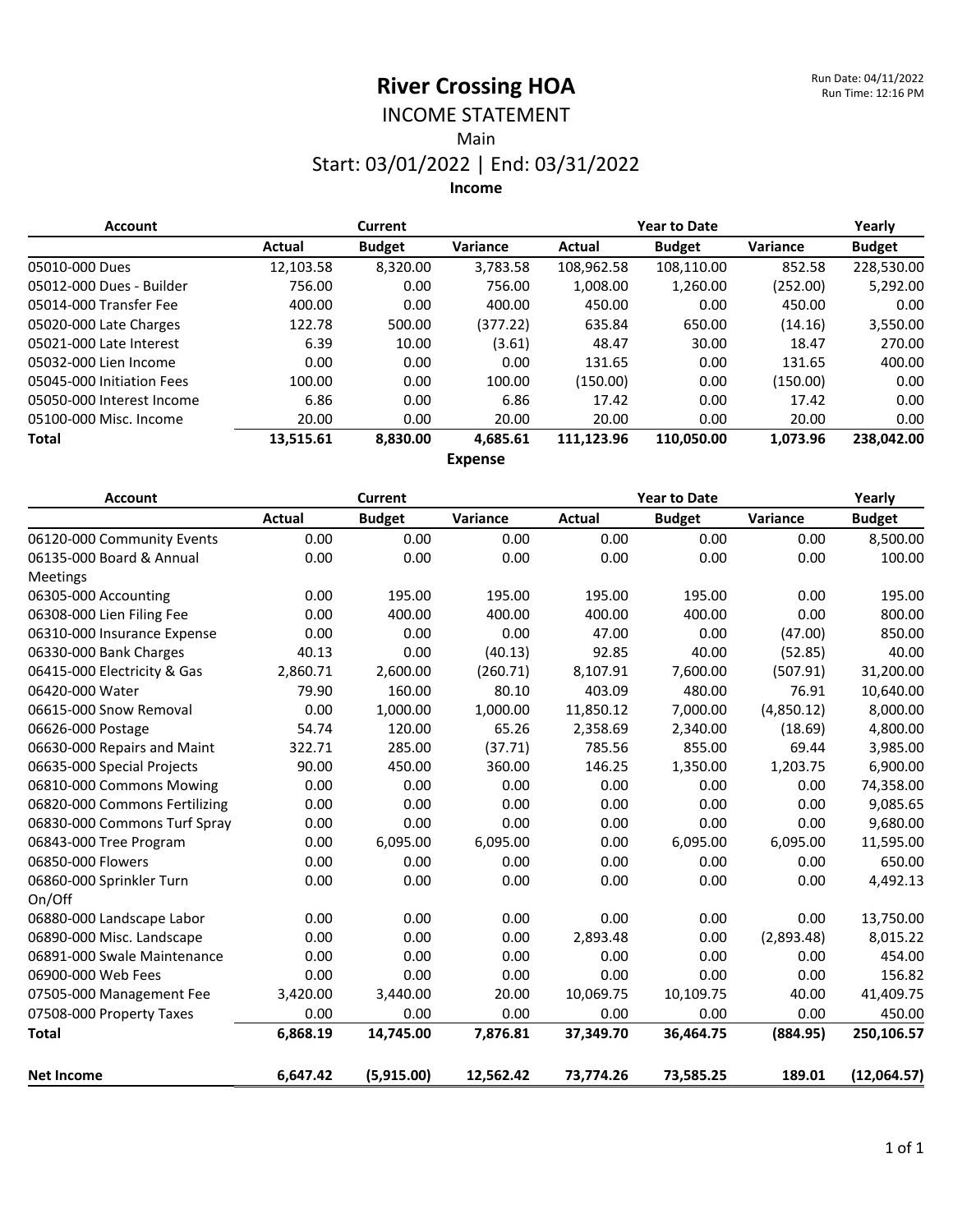### INCOME STATEMENT Sahale Start: 03/01/2022 | End: 03/31/2022

| <b>Account</b>      | Current  |               |                | <b>Year to Date</b> | Yearly        |                 |               |
|---------------------|----------|---------------|----------------|---------------------|---------------|-----------------|---------------|
|                     | Actual   | <b>Budget</b> | Variance       | Actual              | <b>Budget</b> | <b>Variance</b> | <b>Budget</b> |
| 05010-100 Dues - ST | 4.042.00 | 4.707.50      | (665.50)       | 18.548.80           | 14.122.50     | 4.426.30        | 56,490.00     |
| <b>Total</b>        | 4.042.00 | 4.707.50      | (665.50)       | 18.548.80           | 14.122.50     | 4.426.30        | 56.490.00     |
|                     |          |               | <b>Expense</b> |                     |               |                 |               |

| <b>Account</b>                         |          | <b>Current</b> |          |           | <b>Year to Date</b> |            | Yearly        |  |  |
|----------------------------------------|----------|----------------|----------|-----------|---------------------|------------|---------------|--|--|
|                                        | Actual   | <b>Budget</b>  | Variance | Actual    | <b>Budget</b>       | Variance   | <b>Budget</b> |  |  |
| 06415-100 Electricity & Gas - ST       | 181.92   | 185.00         | 3.08     | 545.87    | 555.00              | 9.13       | 2,220.00      |  |  |
| 06420-100 Water - ST                   | 0.00     | 0.00           | 0.00     | 0.00      | 0.00                | 0.00       | 2,700.00      |  |  |
| 06615-100 Snow Removal - ST            | 0.00     | 1,500.00       | 1,500.00 | 7,889.84  | 7,500.00            | (389.84)   | 7,500.00      |  |  |
| 06630-100 Repairs and Maint -<br>ST    | 0.00     | 0.00           | 0.00     | 0.00      | 0.00                | 0.00       | 250.00        |  |  |
| 06810-100 Commons Mowing -<br>ST       | 0.00     | 0.00           | 0.00     | 0.00      | 0.00                | 0.00       | 11,315.72     |  |  |
| 06820-100 Commons Fertilizing<br>$-ST$ | 0.00     | 0.00           | 0.00     | 0.00      | 0.00                | 0.00       | 1,959.00      |  |  |
| 06830-100 Commons Turf Spray<br>-ST    | 0.00     | 0.00           | 0.00     | 0.00      | 0.00                | 0.00       | 1,119.00      |  |  |
| 06843-100 Tree Program - ST            | 0.00     | 1,000.00       | 1,000.00 | 0.00      | 2,000.00            | 2,000.00   | 2,000.00      |  |  |
| 06860-100 Sprinkler Turn<br>On/Off-ST  | 0.00     | 0.00           | 0.00     | 0.00      | 0.00                | 0.00       | 1,323.63      |  |  |
| 06880-100 Landscape Labor - ST         | 0.00     | 0.00           | 0.00     | 0.00      | 0.00                | 0.00       | 2,900.00      |  |  |
| 06890-100 Misc. Landscape - ST         | 0.00     | 0.00           | 0.00     | 3,517.47  | 0.00                | (3,517.47) | 8,433.95      |  |  |
| 06891-100 Swale Maintenance -<br>ST    | 0.00     | 0.00           | 0.00     | 0.00      | 0.00                | 0.00       | 170.00        |  |  |
| 07505-100 Management Fee -             | 708.00   | 708.00         | 0.00     | 2,124.00  | 2,124.00            | 0.00       | 8,496.00      |  |  |
| ST                                     |          |                |          |           |                     |            |               |  |  |
| <b>Total</b>                           | 889.92   | 3,393.00       | 2,503.08 | 14,077.18 | 12,179.00           | (1,898.18) | 50,387.30     |  |  |
| <b>Net Income</b>                      | 3,152.08 | 1,314.50       | 1,837.58 | 4,471.62  | 1,943.50            | 2,528.12   | 6,102.70      |  |  |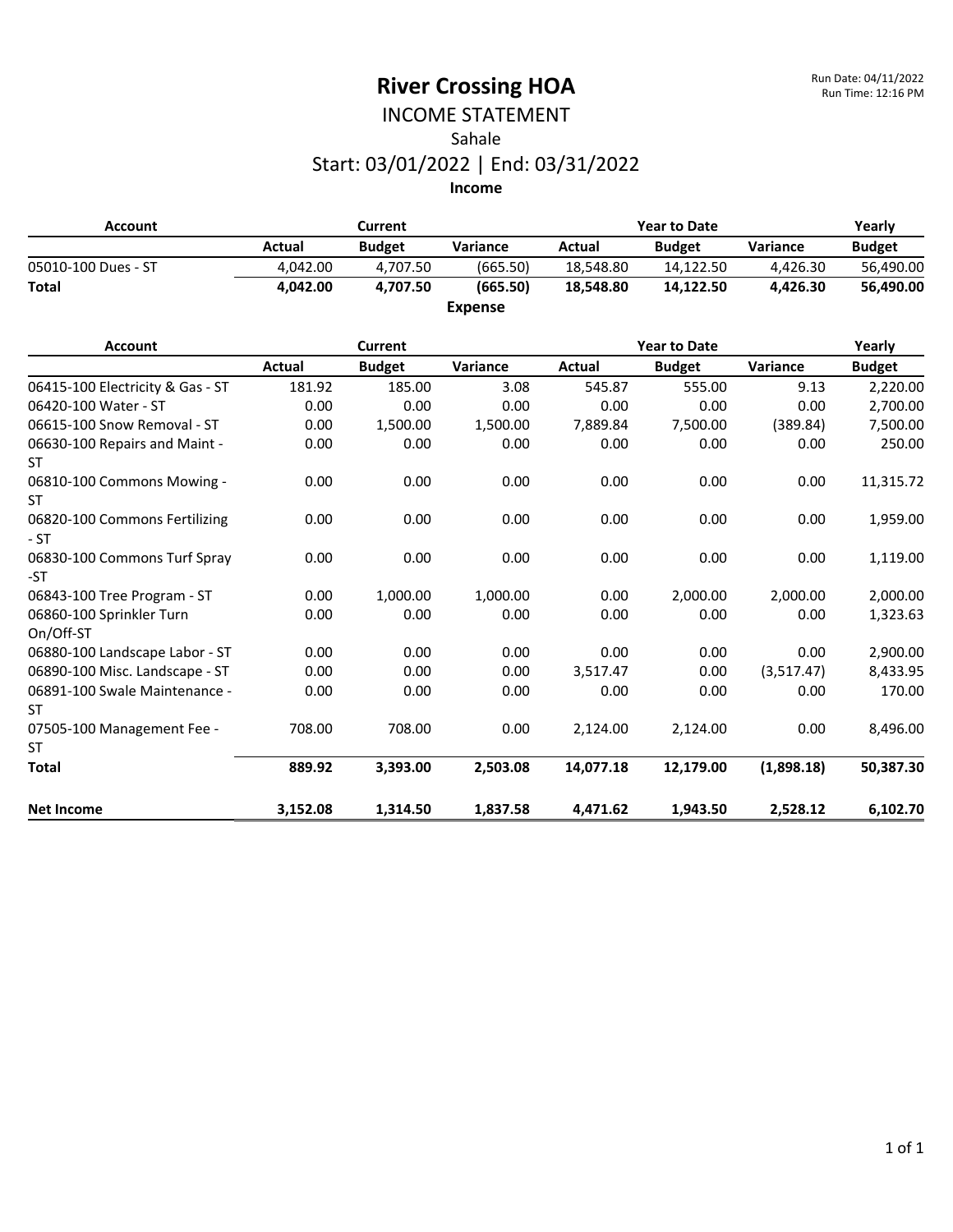# INCOME STATEMENT Orchard Place Start: 03/01/2022 | End: 03/31/2022

| <b>Account</b>     | Current  |               |                | <b>Year to Date</b> |               |                 | Yearly        |  |
|--------------------|----------|---------------|----------------|---------------------|---------------|-----------------|---------------|--|
|                    | Actual   | <b>Budget</b> | Variance       | Actual              | <b>Budget</b> | <b>Variance</b> | <b>Budget</b> |  |
| 05010-200 Dues -OP | 2.740.00 | 3.450.00      | (710.00)       | 11.887.00           | 10.350.00     | 1.537.00        | 41,400.00     |  |
| <b>Total</b>       | 2,740.00 | 3.450.00      | (710.00)       | 11.887.00           | 10,350.00     | 1,537.00        | 41,400.00     |  |
|                    |          |               | <b>Expense</b> |                     |               |                 |               |  |
| Account            |          | Currant       |                |                     | Voar to Date  |                 | Voarly        |  |

| <b>Account</b>                        |          | Current       |          |          | <b>Year to Date</b> |             | Yearly        |
|---------------------------------------|----------|---------------|----------|----------|---------------------|-------------|---------------|
|                                       | Actual   | <b>Budget</b> | Variance | Actual   | <b>Budget</b>       | Variance    | <b>Budget</b> |
| 06615-200 Snow Removal - OP           | 0.00     | 1,000.00      | 1,000.00 | 7,269.08 | 5,500.00            | (1,769.08)  | 6,500.00      |
| 06812-200 Homes Mowing - OP           | 0.00     | 0.00          | 0.00     | 0.00     | 0.00                | 0.00        | 16,009.92     |
| 06822-200 Homes Fertilizing -<br>OP.  | 0.00     | 0.00          | 0.00     | 0.00     | 0.00                | 0.00        | 2,449.47      |
| 06832-200 Homes Turf Spraying<br>- OP | 0.00     | 0.00          | 0.00     | 0.00     | 0.00                | 0.00        | 1,167.69      |
| 06843-200 Tree Program - OP           | 0.00     | 592.76        | 592.76   | 0.00     | 592.76              | 592.76      | 1,192.76      |
| 06860-200 Sprinkler Turn<br>On/Off-OP | 0.00     | 0.00          | 0.00     | 0.00     | 0.00                | 0.00        | 1,151.62      |
| 06880-200 Landscape Labor -<br>OP.    | 0.00     | 0.00          | 0.00     | 0.00     | 0.00                | 0.00        | 1,550.00      |
| 06890-200 Misc. Landscape - OP        | 0.00     | 0.00          | 0.00     | 0.00     | 0.00                | 0.00        | 7,470.13      |
| 07505-200 Management Fee -<br>OP.     | 240.00   | 240.00        | 0.00     | 720.00   | 720.00              | 0.00        | 2,880.00      |
| Total                                 | 240.00   | 1,832.76      | 1,592.76 | 7,989.08 | 6,812.76            | (1, 176.32) | 40,371.59     |
| <b>Net Income</b>                     | 2,500.00 | 1,617.24      | 882.76   | 3,897.92 | 3,537.24            | 360.68      | 1,028.41      |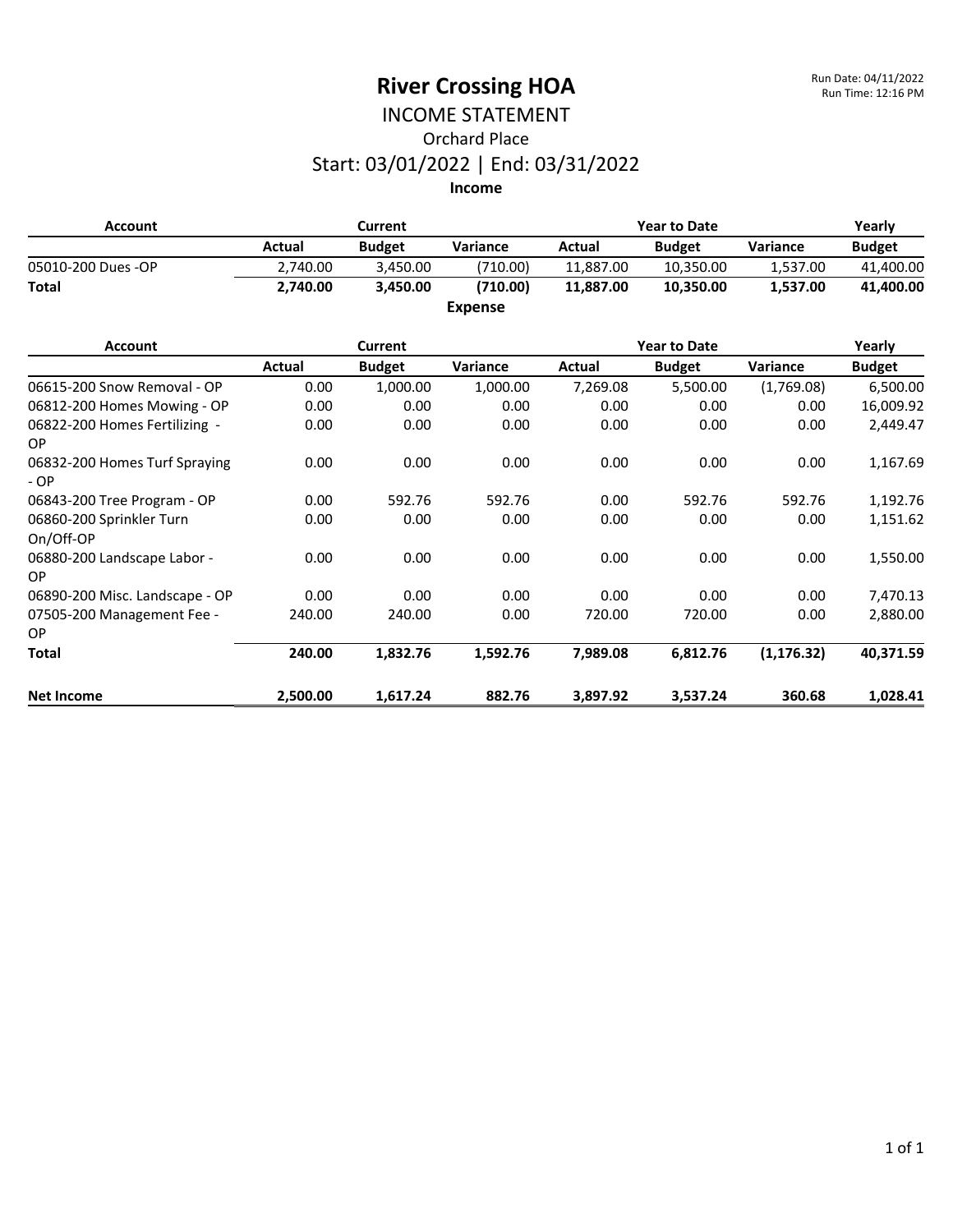### INCOME STATEMENT Trailhead Townhomes

#### Start: 03/01/2022 | End: 03/31/2022

**Income**

| Current<br>Account  |          |               | <b>Year to Date</b> | Yearly   |               |                 |               |
|---------------------|----------|---------------|---------------------|----------|---------------|-----------------|---------------|
|                     | Actual   | <b>Budget</b> | <b>Variance</b>     | Actual   | <b>Budget</b> | <b>Variance</b> | <b>Budget</b> |
| 05010-300 Dues - TT | 2.888.00 | 2.070.00      | 818.00              | 9.048.00 | 6.210.00      | 2.838.00        | 24,840.00     |
| <b>Total</b>        | 2.888.00 | 2.070.00      | 818.00              | 9.048.00 | 6.210.00      | 2.838.00        | 24.840.00     |
|                     |          |               | <b>Expense</b>      |          |               |                 |               |

#### **Account Current Year to Date Yearly Actual Budget Variance Actual Budget Variance Budget** 06415-300 Electricity & Gas - TT  $42.14$   $46.00$   $3.86$   $126.57$   $138.00$   $11.43$   $552.00$ 06420-300 Water - TT 0.00 0.00 0.00 0.00 0.00 0.00 590.00 06615-300 Snow Removal - TT  $0.00$  500.00 500.00 3,953.11 3,000.00 (953.11) 3,500.00 06630-300 Repairs and Maint - TT 58.22 0.00 (58.22) 58.22 0.00 (58.22) 0.00 06810-300 Commons Mowing - TT 0.00 0.00 0.00 0.00 0.00 0.00 9,605.06 06820-300 Commons Fertilizing - TT 0.00 0.00 0.00 0.00 0.00 0.00 764.49 06830-300 Commons Turf Spray-TT 0.00 0.00 0.00 0.00 0.00 0.00 381.50 06843-300 Tree Program - TT  $0.00$  550.00 550.00 0.00 1,100.00 1,100.00 1,100.00 06860-300 Sprinkler Turn On/Off-TT 0.00 0.00 0.00 0.00 0.00 0.00 673.33 06880-300 Landscape Labor - TT  $\rule{1em}{0.00}\qquad \qquad 0.00$  0.00 0.00 0.00 0.00 0.00 1,830.00 06890-300 Misc. Landscape - TT and the 0.00 0.00 0.00 0.00 885.36 0.00 0.00 0.00 0.746.05 07505-300 Management Fee - TT 216.00 216.00 0.00 648.00 648.00 0.00 2,592.00 **Total 316.36 1,312.00 995.64 5,671.26 4,886.00 (785.26) 24,334.43 Net Income 2,571.64 758.00 1,813.64 3,376.74 1,324.00 2,052.74 505.57**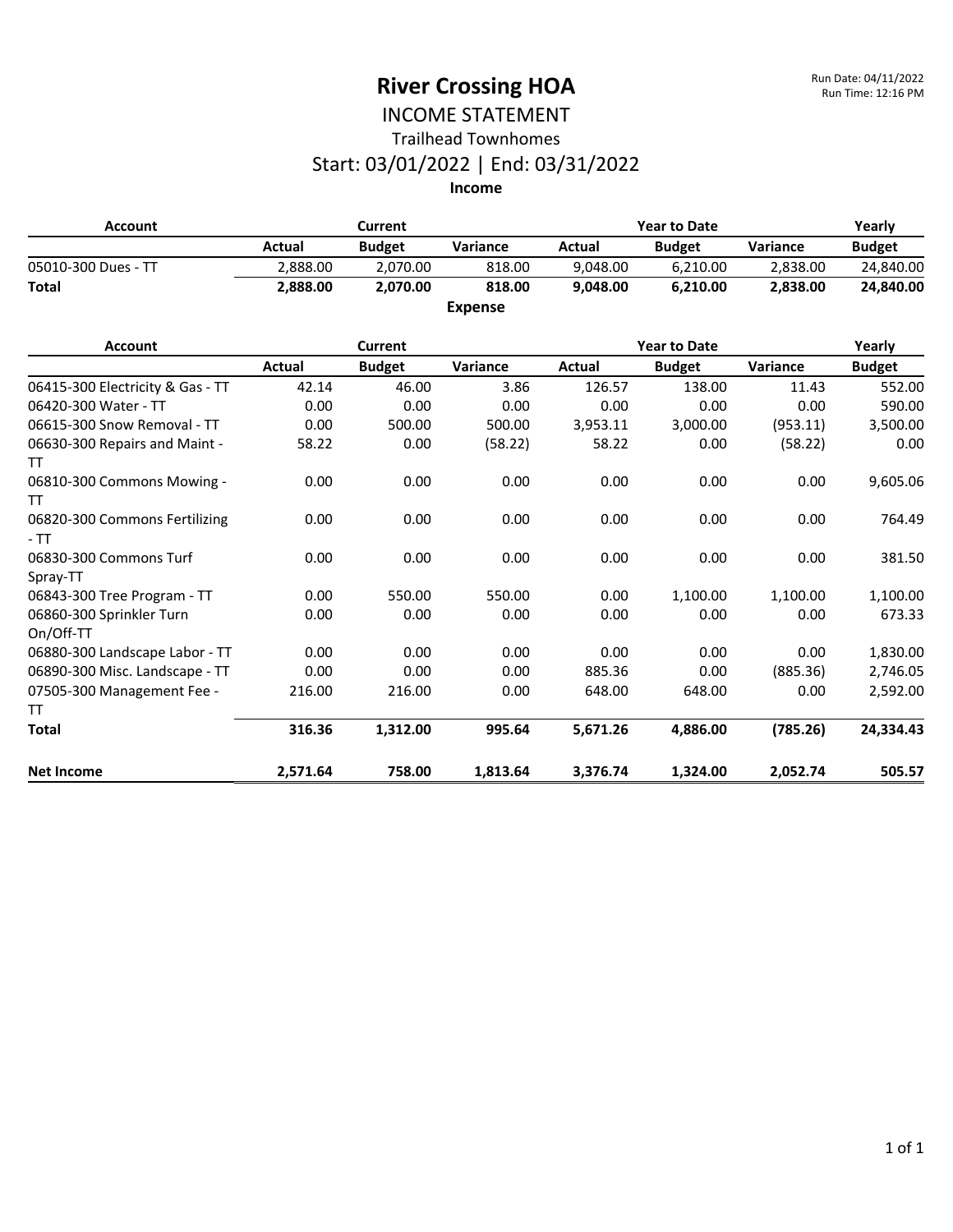### INCOME STATEMENT East Townhome Cottages

# Start: 03/01/2022 | End: 03/31/2022

| <b>Account</b>                               | <b>Current</b> |                |                | <b>Year to Date</b> |                     |            | Yearly        |
|----------------------------------------------|----------------|----------------|----------------|---------------------|---------------------|------------|---------------|
|                                              | <b>Actual</b>  | <b>Budget</b>  | Variance       | <b>Actual</b>       | <b>Budget</b>       | Variance   | <b>Budget</b> |
| 05010-400 Dues - RETC                        | 2,863.00       | 2,185.00       | 678.00         | 7,789.00            | 6,095.00            | 1,694.00   | 30,090.00     |
| 05012-400 Dues - Builder - RETC              | 690.00         | 690.00         | 0.00           | 690.00              | 1,380.00            | (690.00)   | 3,450.00      |
| <b>Total</b>                                 | 3,553.00       | 2,875.00       | 678.00         | 8,479.00            | 7,475.00            | 1,004.00   | 33,540.00     |
|                                              |                |                | <b>Expense</b> |                     |                     |            |               |
| <b>Account</b>                               |                | <b>Current</b> |                |                     | <b>Year to Date</b> |            | Yearly        |
|                                              | Actual         | <b>Budget</b>  | Variance       | Actual              | <b>Budget</b>       | Variance   | <b>Budget</b> |
| 06415-400 Electricity & Gas -<br><b>RETC</b> | 0.00           | 30.00          | 30.00          | 0.00                | 90.00               | 90.00      | 360.00        |
| 06420-400 Water - RETC                       | 0.00           | 0.00           | 0.00           | 0.00                | 0.00                | 0.00       | 650.00        |
| 06615-400 Snow Removal -                     | 0.00           | 1,000.00       | 1,000.00       | 7,330.94            | 5,000.00            | (2,330.94) | 5,000.00      |
| <b>RETC</b>                                  |                |                |                |                     |                     |            |               |
| 06810-400 Homes Mowing -                     | 0.00           | 0.00           | 0.00           | 0.00                | 0.00                | 0.00       | 16,181.36     |
| <b>RETC</b>                                  |                |                |                |                     |                     |            |               |
| 06820-400 Commons Fertilizing<br>- RETC      | 0.00           | 0.00           | 0.00           | 0.00                | 0.00                | 0.00       | 1,081.50      |
| 06830-400 Commons Turf<br>Spray-RETC         | 0.00           | 0.00           | 0.00           | 0.00                | 0.00                | 0.00       | 900.00        |
| 06843-400 Tree Program - RETC                | 392.04         | 300.00         | (92.04)        | 392.04              | 600.00              | 207.96     | 600.00        |
| 06860-400 Sprinkler Turn<br>On/Off-RETC      | 0.00           | 0.00           | 0.00           | 0.00                | 0.00                | 0.00       | 854.86        |
| 06880-400 Landscape Labor -<br><b>RETC</b>   | 0.00           | 0.00           | 0.00           | 0.00                | 0.00                | 0.00       | 1,850.00      |
| 06890-400 Misc. Landscape-<br><b>RETC</b>    | 0.00           | 0.00           | 0.00           | 735.08              | 0.00                | (735.08)   | 4,216.40      |
| 07505-400 Management Fee -<br><b>RETC</b>    | 204.00         | 204.00         | 0.00           | 612.00              | 612.00              | 0.00       | 3,288.00      |
| <b>Total</b>                                 | 596.04         | 1,534.00       | 937.96         | 9,070.06            | 6,302.00            | (2,768.06) | 34,982.12     |
| <b>Net Income</b>                            | 2,956.96       | 1,341.00       | 1,615.96       | (591.06)            | 1,173.00            | (1,764.06) | (1,442.12)    |